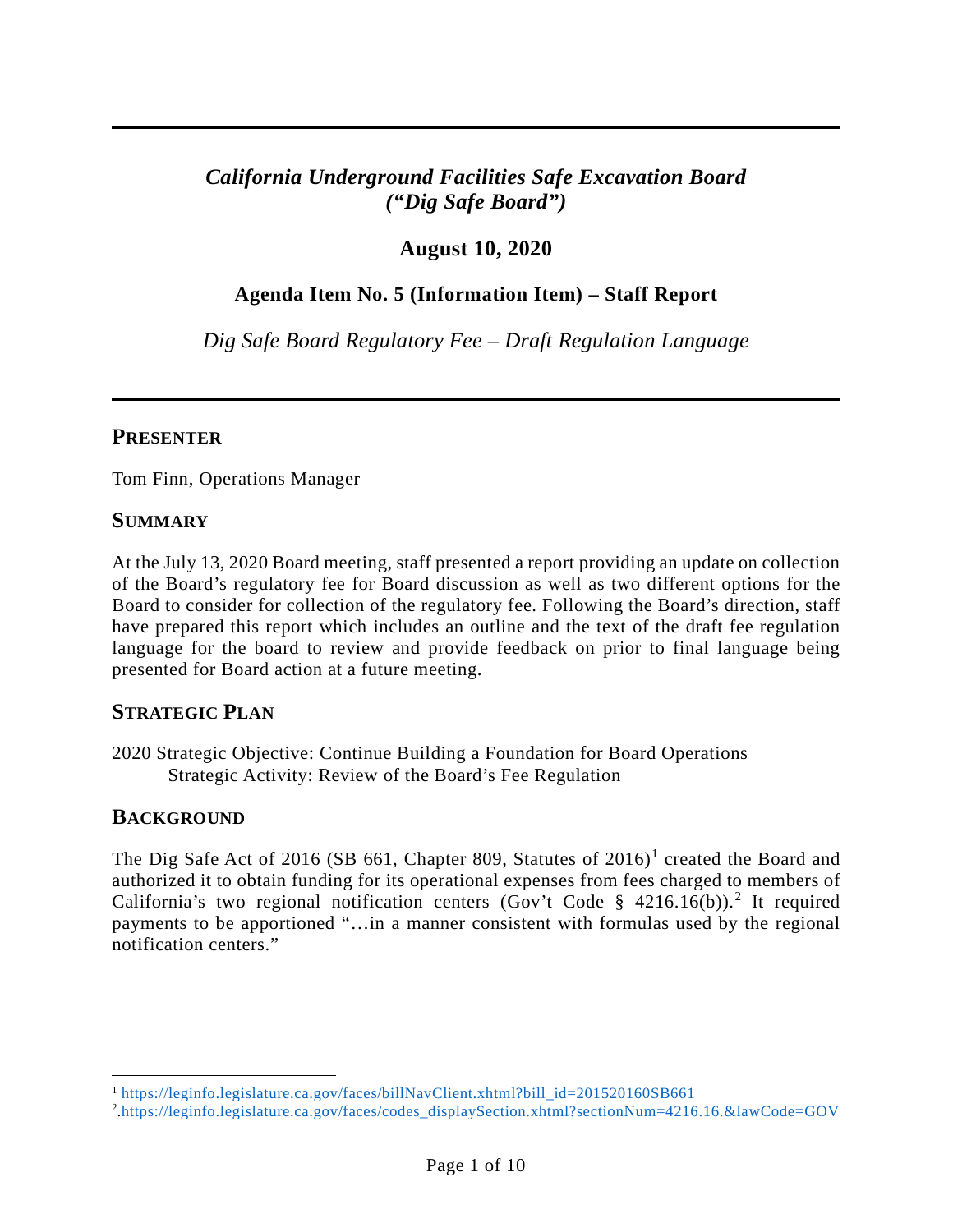### *Fee Regulation*

To implement this statute, the Board on August 20, 2018 approved a regulation to require the one-call centers to assess the fee through their standard invoicing processes and collect it on the Board's behalf (19 CCR  $\S$  4010)<sup>[3](#page-1-0)</sup>. This model was chosen as it was seen as being in the best interest of members, as they were already accustomed to being invoiced by and paying the one-call centers. The regulation went into effect on January 1, 2019, and the one-call centers began issuing invoices soon thereafter.

#### *Implementation*

In staff reports presented to the Board in April 2019<sup>[4](#page-1-1)</sup>, June 2020<sup>[5](#page-1-2)</sup>, and July 2020,<sup>[6](#page-1-3)</sup> staff outlined numerous concerns raised by members of the one-call centers regarding the invoicing process for the Board's fee as well as options for improving the collections process.

The June 8, 2020 staff report included a recommendation from staff that the Board direct staff to prepare draft regulation language which would provide that the Board would issue its own fee invoices. In the discussion that ensued, the Board directed staff to also consider amending the regulation for the one call centers to continue collecting the fee including potentially requiring the fee to be a line item on existing one-call center invoices.

The July 13, 2020 staff report outlined the various pros and cons of the options of the Board issuing its own invoices or utilizing the one-call centers to issue invoices for and collect the regulatory fee on the Board's behalf as well as presented questions to guide Board discussion of the options. Following a discussion and comments from stakeholders, including the onecall centers, the Board directed staff to collaborate with the one-call centers and prepare draft regulation language for the one-call centers to continue collecting the regulatory fee on the Board's behalf.

## **DISCUSSION**

## *Collaborating with the One-Call Centers*

Following the Board's direction at the July 2020 meeting to collaborate with the one-call centers, staff engaged in discussions with the directors of the one-call centers to develop solutions and strategies for improving the fee process for all parties involved. Using the information gleaned from these meetings, staff developed draft regulation language designed to improve the process for the one-call centers and Board staff while improving the customer experience for members of the one-call centers.

The draft regulations outlined below specify and clarify roles, responsibilities, and processes as well as increase information sharing in standardized formats that will enhance the

<span id="page-1-1"></span><https://digsafe.fire.ca.gov/media/2052/item-3-fee-implementation.pdf>

<span id="page-1-0"></span><sup>3</sup> 19 CCR § 4010(b)(2), [https://osfm.fire.ca.gov/media/4202/\\_text-et-digfees\\_endorsed.pdf](https://osfm.fire.ca.gov/media/4202/_text-et-digfees_endorsed.pdf) <sup>4</sup> April 15, 2019, Agenda Item No. 3, *Discussion on Fee Implementation,* 

<span id="page-1-2"></span><sup>5</sup> June 8, 2020, Agenda Item No. 4, *Update on Fee Implementation and Collection,*  <https://digsafe.fire.ca.gov/media/2386/item-4-fee-implementation-accessible.pdf>

<span id="page-1-3"></span><sup>6</sup> July 13, 2020, Agenda Item No. 6, *Discussion of Dig Safe Board Regulatory Fee Implementation,* <https://digsafe.fire.ca.gov/media/2431/item-6-discussion-of-fee-implementation.pdf>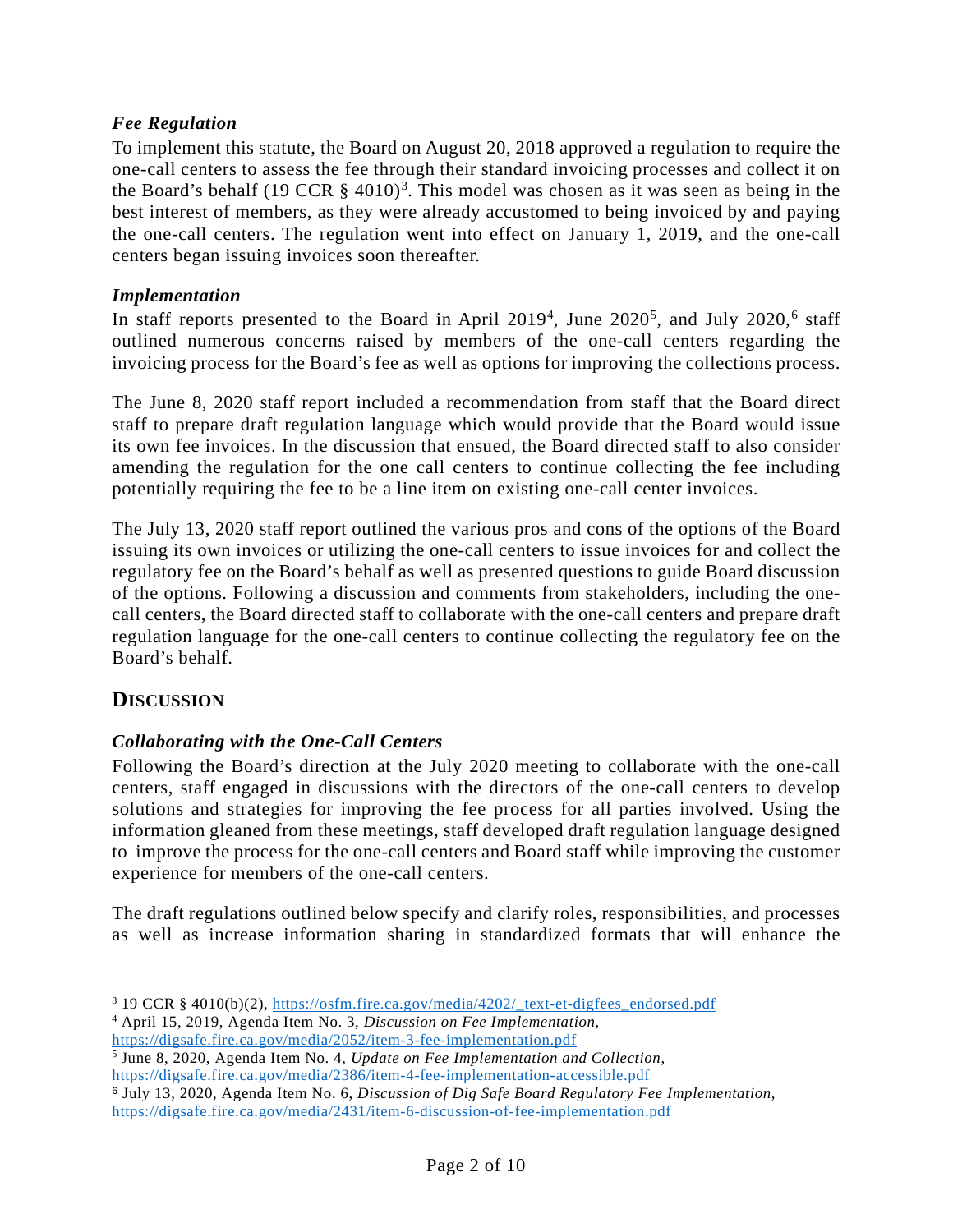operational process for the one-call centers and for Board staff.

#### *Highlights of Draft Regulation Changes*

The outline below includes the key changes made to the regulatory language to improve the regulatory fee process.

#### **Change in Fee Calculation to New Tickets Only**

This change realigns the base of billable tickets from new, renewal, and remark tickets to only new tickets. This change would align with the billing basis currently used by the onecall centers who now both bill only for new tickets. When the fee regulation was first created in 2018, the Board used the billing model of USA North 811 who at the time billed for the same ticket types contained in the current regulation.

As changing to billing to only new tickets would decrease the number of ticket categories that together make up the basis for the Board's fee, and the fee has a minimum ticket threshold that members must exceed to be subject to the fee, this reduction in tickets would decrease the number of members subject to paying the Board's regulatory fee by approximately 100 from the current total number of approximately 1,800.

### **Realignment of Billing Periods**

Beginning in June 2022, the draft regulation moves the fee billing periods from a calendar year (Jan-Dec) cycle to a fiscal year (Jul-Jun) cycle to better align with state accounting periods as well as to allow sufficient time for ticket tabulation and notification of one-call center members prior to new billing amounts being applied. The current process of calendar year (Jan-Dec) tickets forming the basis for the fee in the next calendar year leaves insufficient time to tabulate ticket counts and has delayed issuance of January invoices. The previous calendar year (Jan-Dec) would continue to be used as the basis for the ticket counts and thus the billing proportions. There would be an abbreviated billing period from January to June of 2022 to accommodate the transition to fiscal year (Jul-Jun) billing periods. Staff plans to use the time between when the ticket totals are tabulated after the end of the previous calendar year (December 31) and when the new fee period begins (July 1) to conduct additional outreach to members regarding the new fee amounts. The amounts would also be posted on the Board's website.

#### **Fee Amount**

Starting with the July 2022 billing period, the draft regulation decreases the Board's operational expenses which the ticket proportions are applied to from \$7.0 million to \$5.0 million, increasing by 3%, subject to approval in the State Budget Act, each year thereafter. While this is higher than the \$3.8 million in the current regulation, the Board's expenses pursuant to the State Budget Act have increased to approximately \$4.8 million annually<sup>[7](#page-2-0)</sup>.

The increase in the Board's expenses is the result of legislatively approved budget increases for increased personnel costs through statewide bargaining agreements and additional temporary and permanent positions the Board new statutes as well as increases to pro rata

<span id="page-2-0"></span><sup>&</sup>lt;sup>7</sup> 2020-21 State Budget Act, Department of Forestry and Fire Protection, Page 18 <http://ebudget.ca.gov/2020-21/pdf/Enacted/GovernorsBudget/3000/3540.pdf>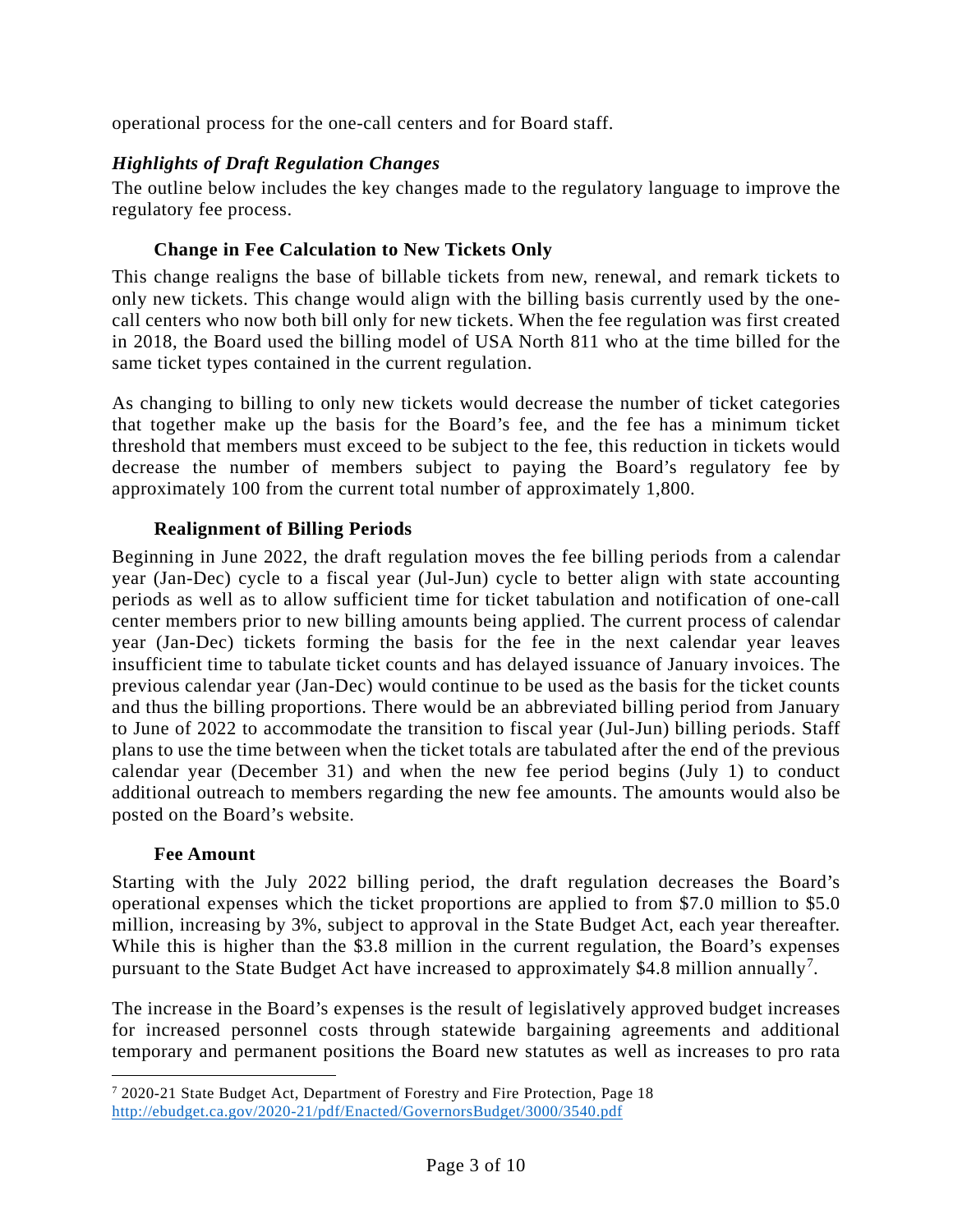charges which the Board pays for statewide central service departments such as Cal HR, the Department of Technology, and the State Controller's Office.<sup>[8](#page-3-0)</sup>

#### **Late Invoices**

The draft regulation stipulates that the one-call centers will collect any late fees, but that the late invoices will be issued by the Board. The draft regulation also sets 120 days after the invoice issue date as the date at which late fees would apply. Delaying application of late fees provides ample time for Board staff to contact those who have not paid so they have enough time to pay the invoice before being subjected to late fees. This reflects the reality that staff encountered in communicating with those who had not paid whereby most members stated they were unaware of or had not received the invoice for the regulatory fee and would have paid it if they had received it.

### **Information Sharing**

The draft regulation formalizes and specifies the frequency and exact information the onecall centers need to submit to the Board regarding invoices, payments, tickets, and general as well as billing contact information. Empowered with this information, Board staff will be readily equipped with the tools it needs to assess late fees appropriately, conduct proactive outreach to members, and respond to members' inquiries. This will vastly improve the customer experience and reduce the burden on the one-call centers to answer fee questions. In the current process, when a member calls Board staff with a question, Board staff needs to reach out to the one-call centers for invoice information such as invoices issued and fees collected between the twice-yearly collection periods, as staff does not have a copy of each invoice issued by the one-call centers for the regulatory fee.

## **Regulatory Fee as a Line Item or Separate Invoice**

The Board must decide whether the regulatory fee should be included as a line item on the invoices the one-call centers issue to their members for their own operating costs or whether the one-call centers may send it as a separate invoice. Each option has various costs and benefits that the Board may weigh when making its decision.

Having the fee as a line item on existing one-call center invoices provides members with a streamlined payment venue whereby they receive a single invoice from a single source for the Board's regulatory fee as well as for the operational fees of the one-call center with which they may issue a single payment that would cover both. As the Board discussed during its June 2020 meeting, this was how the fee was initially envisioned. The one-call centers have voiced concerns with this option, stating that it would increase their workload. One-call centers have stated that having the fee as a separate invoice is easier for them to process and allows for more straightforward separation between fee revenues and member dues. If the fee were invoiced separate from the member dues, the invoices would need to be sent

<span id="page-3-0"></span><sup>&</sup>lt;sup>8</sup> As part of the checks and balances of government and to ensure that the services level provided by state departments is commensurate with the resources available to them, the state Legislature is vested with appropriation authority that sets spending caps through the annual budget process. A unit of government – such as the Dig Safe Board – cannot spend more than its legislatively authorized appropriation limit in a single year. As a corollary, any money left unspent from one fiscal year cannot be added onto the appropriations cap in the next fiscal year without legislative approval.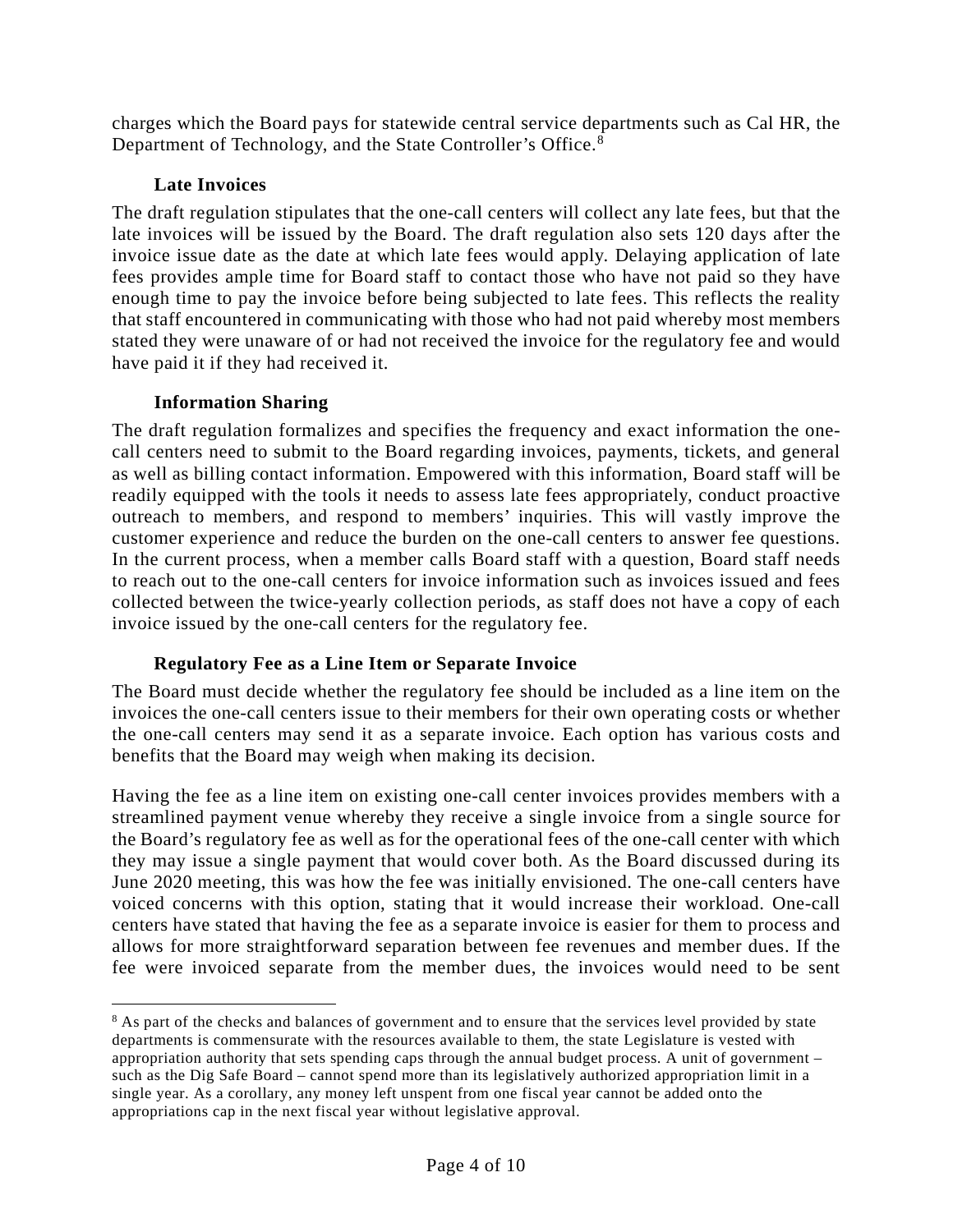concurrently to minimize confusion for the members. Understanding the need of the one-call centers to recover their costs incident to issuing and collecting the Board's regulatory fee, a provision in the regulations would specify that they may assess a surcharge, separate from the board's fee, to recover such expenses. Board members have previously noted that costs, whether incurred by Board staff or one-call center staff, are ultimately passed along to members in both situations.

## **CONCLUSION**

Following the Board's guidance, staff coordinated with the one-call centers and agreed to reasonable solutions on many of the issues that have complicated the current invoice and fee collection process which will ultimately improve the customer experience for members. The Board must still decide the invoice format and whether the fee will be a line item or separate.

## **RECOMMENDATION**

Staff recommends that the Board review the draft regulation language and weighing the benefits and drawbacks for all of the parties involved, decide if the one-call centers should issue the Board's regulatory as a line item on their own invoices, or as a separate invoice and any dependencies associate with that option. Based on the conclusions the Board arrives at, staff will revise the regulatory language for action at a future Board meeting.

## **ATTACHMENTS**

- A: Draft Fee Regulation Language
- B: Current Regulation Language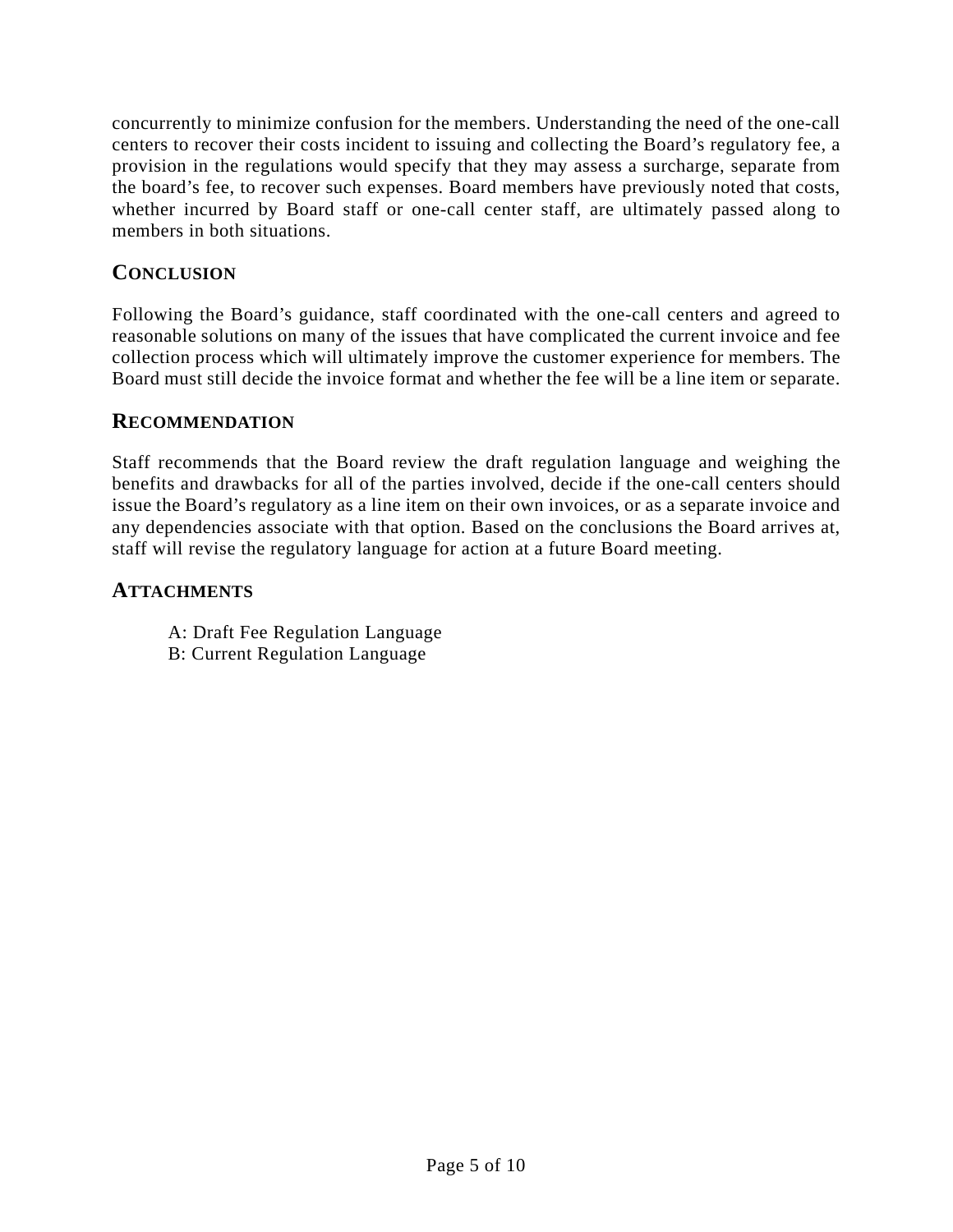#### **ATTACHMENT A**

#### *Draft Fee Regulation Language*

§ 4010. Fees.

(a) Fee Basis.

(1) Each member of a regional notification center as defined in Government Code, section 4216, subdivision (q) who receives more than 200 locate request transmissions in the previous calendar year shall pay a fee to support the operational expenses of the California Underground Facilities Safe Excavation Board as provided in the following formula:

Fee = member billable locate request transmissions / statewide billable locate request transmissions X Board operational expenses

(2) In the formula above:

(A) "Member billable locate request transmissions" represents the number of locate request transmissions a member of the regional notification center that meets or exceeds the threshold identified in  $(a)(1)$  received in the previous calendar year. For purposes of this section, "billable locate request transmission" means the notification provided by a regional notification center to an operator to locate and field mark in response to a new ticket, as identified in Government Code section 4216.2, subdivision (e) and to a new ticket created to replace an expired ticket, as identified in Government Code section 4216.2, subdivision (i).

(B) "Statewide billable locate request transmissions" is the sum of all member billable locate request transmissions issued by the regional notification centers in the previous calendar year excluding those that do not meet or exceed the threshold identified in section (a)(1).

(C) "Board operational expenses" is the sum of the estimated operational expenses, including any loan repayment, of the California Underground Facilities Safe Excavation Board, subject to the State Budget Act. Prior to January 2022, Board Operational Expenses shall be based on a calendar year and is \$7 million for each calendar year 2019, 2020, and 2021. Board Operational expenses for January through June of 2022 shall be the estimated costs for this period, \$3.5 million. After June 2022 Board Operational Expenses shall be based on a July to June fiscal year and is \$5 million for fiscal year 2022 and each year thereafter.

(3) The Board shall post to its website by March 1 of each year, the total statewide billable locate request transmissions from the previous calendar year, the member billable locate request transmissions for each member of a regional notification center from the previous calendar year, and the amount of regulatory fees to be paid by each member of a regional notification center in the upcoming billing period.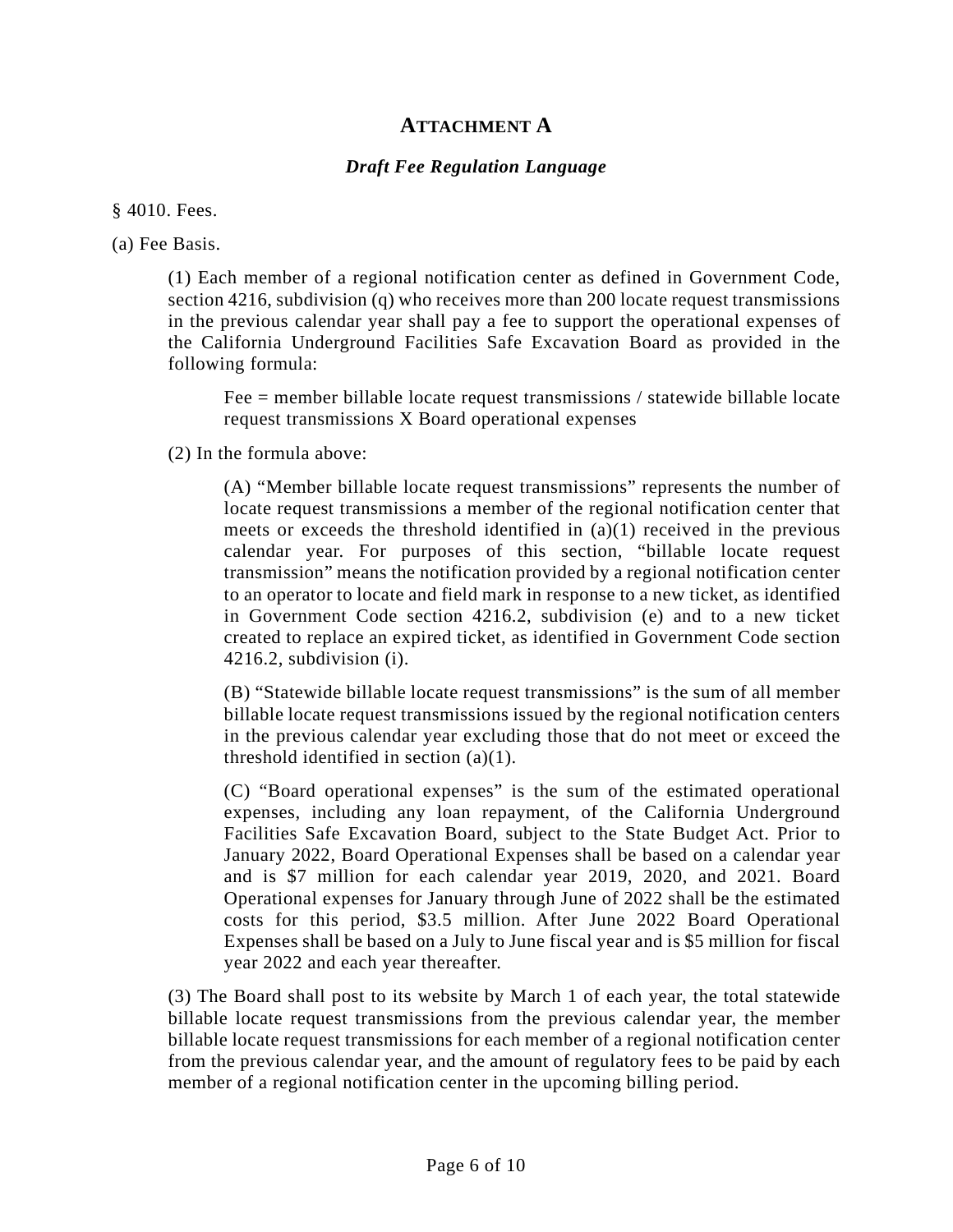(b) The Regional Notification Centers shall collect the regulatory fee on the board's behalf.

(1) The regional notification centers shall include the Board's regulatory fee as a separate line item on the same invoices they issue to members of the regional notification center to recoup the operating costs of the regional notification center pursuant to Government Code 4216.1.

(A) The "member billable locate request transmissions," "statewide billable locate request transmissions," and the "Board operational expenses" shall be reflected on the invoice to each member of a regional notification center.

(B) Each member of a regional notification center shall remit the fee under subdivision (a) to the regional notification center by the due date in the invoice issued by the regional notification center.

(2) Within 15 days of the end of each calendar quarter, the regional notification center shall remit to the board any regulatory fees it has collected pursuant to this section.

(3) The regional notification centers may add an additional surcharge as a separate line item as reimbursement for any costs associated with the collection of the board's regulatory fee.

(c) Any member who fails to pay the regulatory fee within 120 days of the date the invoice was issued, shall be assessed a late fee of 5% of the amount of the regulatory fee, which shall be in addition to the amount of the regulatory fee listed on the invoice. The board will issue a late fee invoice to the member and the fee will be payable to the regional notification center following the process outlined in part (b) of this section. The board will send the regional notification center a copy of the late fee invoice within 5 days of submitting it to a member of the regional notification center.

(d) Data Reporting and Recordkeeping

(1) Within 15 days of the end of each month, a regional notification center shall submit a report electronically to the board which includes the following:

(A) Information on payments received the previous month including a table with the member identification code, any sub member codes, invoice number, payment received date, amount of payment received, and identifying information about the payment such as a check, ACH, or other payment identification number. If a payment is applied to more than one invoice, each invoice shall be listed as a separate row and amount in the table.

(B) Information about invoices issued in the previous month including a copy of each invoice and a table with the member identification code, any sub member codes, invoice number, invoice date, invoice due date, the amount of the regulatory fee, whether it was sent by mail or email, and the applicable email or physical address the invoice was sent to.

(2) Within 15 calendar days of the end of each calendar quarter, a regional notification center shall submit a report electronically to the board which includes the following:

(A) Information about tickets each member received in the previous quarter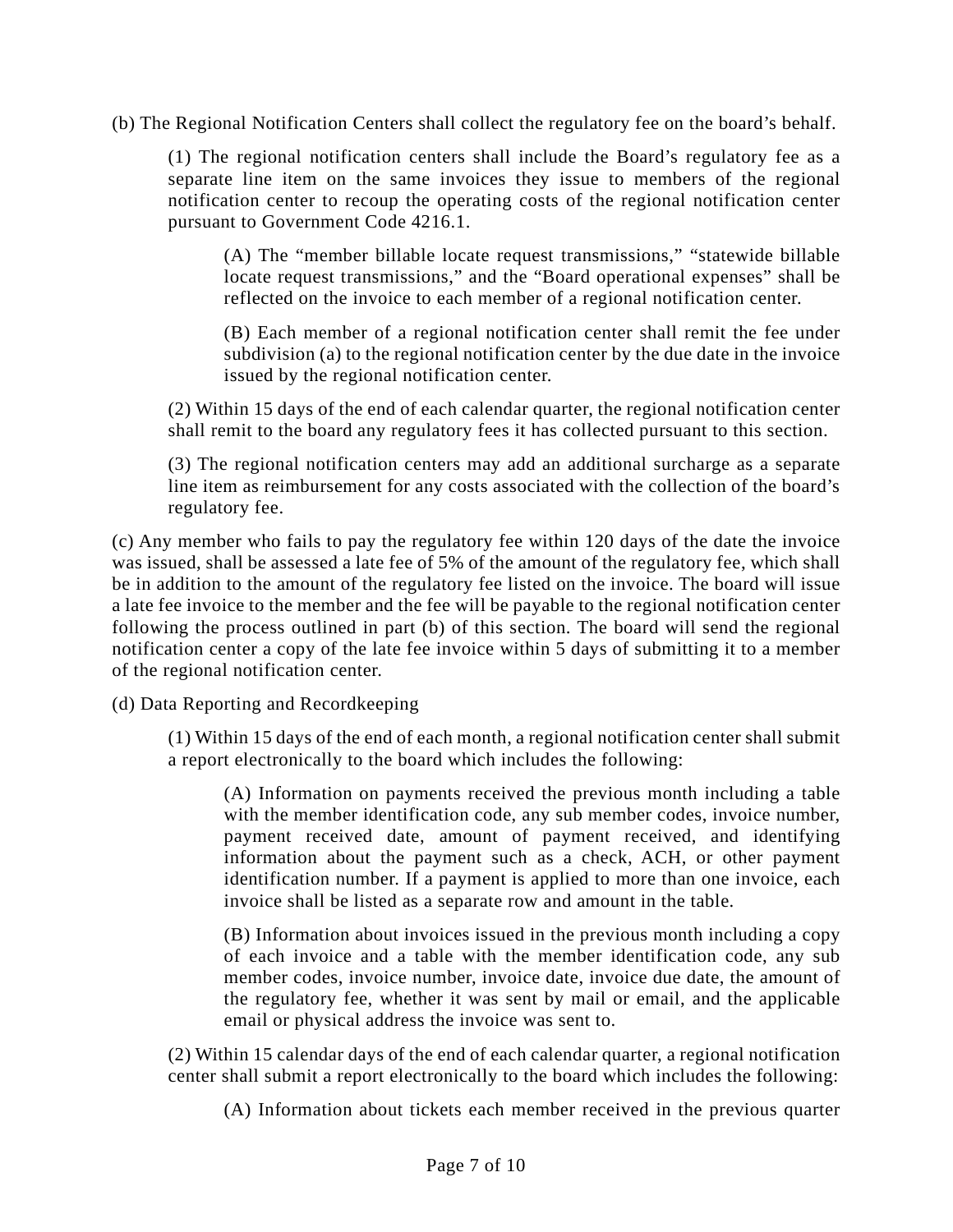including the member identification code, any sub member codes, the total number of locate request transmissions issued to that member in each of the following ticket categories: new as identified in Government Code section 4216.2, subdivision (e), renewal, remark, and update as identified in Government Code section 4216.2, subdivision (i).

(B) Information about changes to the membership list including any additions or deletions of members and any change to member or sub-member codes including but not limited to member names.

(C)A table including the following for each member: member code, member name, and the names, titles, phone numbers, and email addresses for the general and billing contact for each member.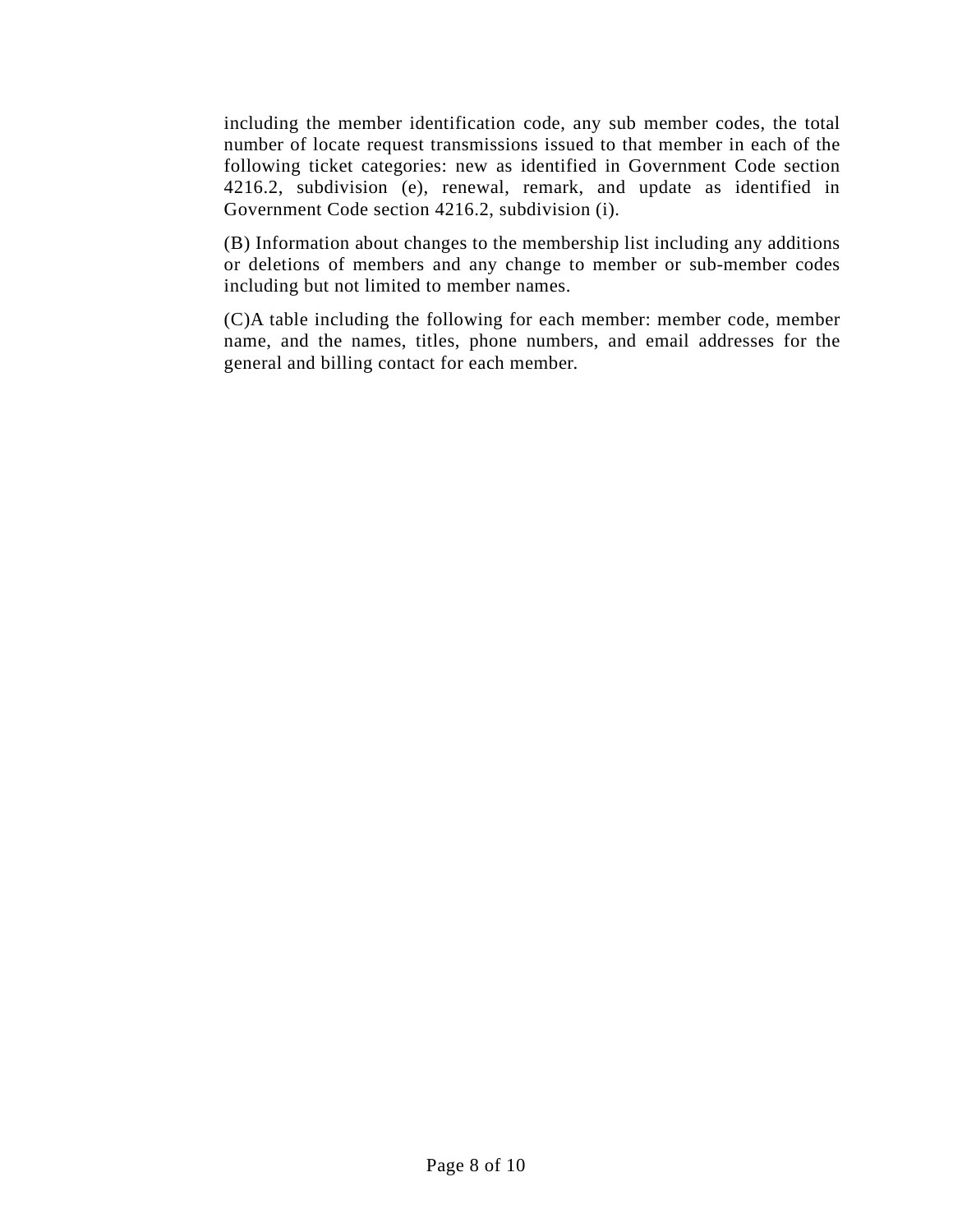### **ATTACHMENT B**

#### *Current Fee Regulation Language*

#### (a)

(1) Each member of a regional notification center as defined in Government Code, section 4216, subdivision (q) who receives more than 200 locate request transmissions in the previous calendar year shall pay a fee to support the operational expenses of the California Underground Facilities Safe Excavation Board as provided in the following formula:

Fee = member locate request transmissions / statewide locate request transmissions X Board operational expenses

(2) In the formula above:

(A) "member locate request transmissions" represents the number of locate request transmissions the member of the regional notification center received in the previous calendar year;

(B) "statewide locate request transmissions" is the total number of locate request transmissions issued by the regional notification centers in the previous calendar year, not including those locate request transmissions issued to members who received less than 200 locate request transmissions in the previous calendar year; and

(C) "Board operational expenses" is the sum of the estimated operational expenses, including any loan repayment, of the California Underground Facilities Safe Excavation Board in the current calendar year, subject to the State Budget Act. The "Board operational expenses" is \$7 million for each calendar year 2019, 2020, and 2021, subject to the State Budget Act. The "Board operational expenses" is \$3.8 million for calendar year 2022 and each calendar year thereafter, subject to the State Budget Act.

(3) The "member locate request transmissions," "statewide total locate request transmissions," and the "Board operational expenses" shall be reflected on the invoice to each member of a regional notification center.

(b)

(1) Each member of a regional notification center shall remit the fee under subdivision (a) to the regional notification center by the due date in the billing statement issued by the regional notification center.

(2) At least semi-annually on April 1 and October 1, the regional notification centers shall submit to the California Underground Facilities Safe Excavation Board the fees received by the regional notification centers as of the date of submittal to the California Underground Facilities Safe Excavation Board.

(c) If a member fails to pay the fee by the due date in the billing statement as provided in